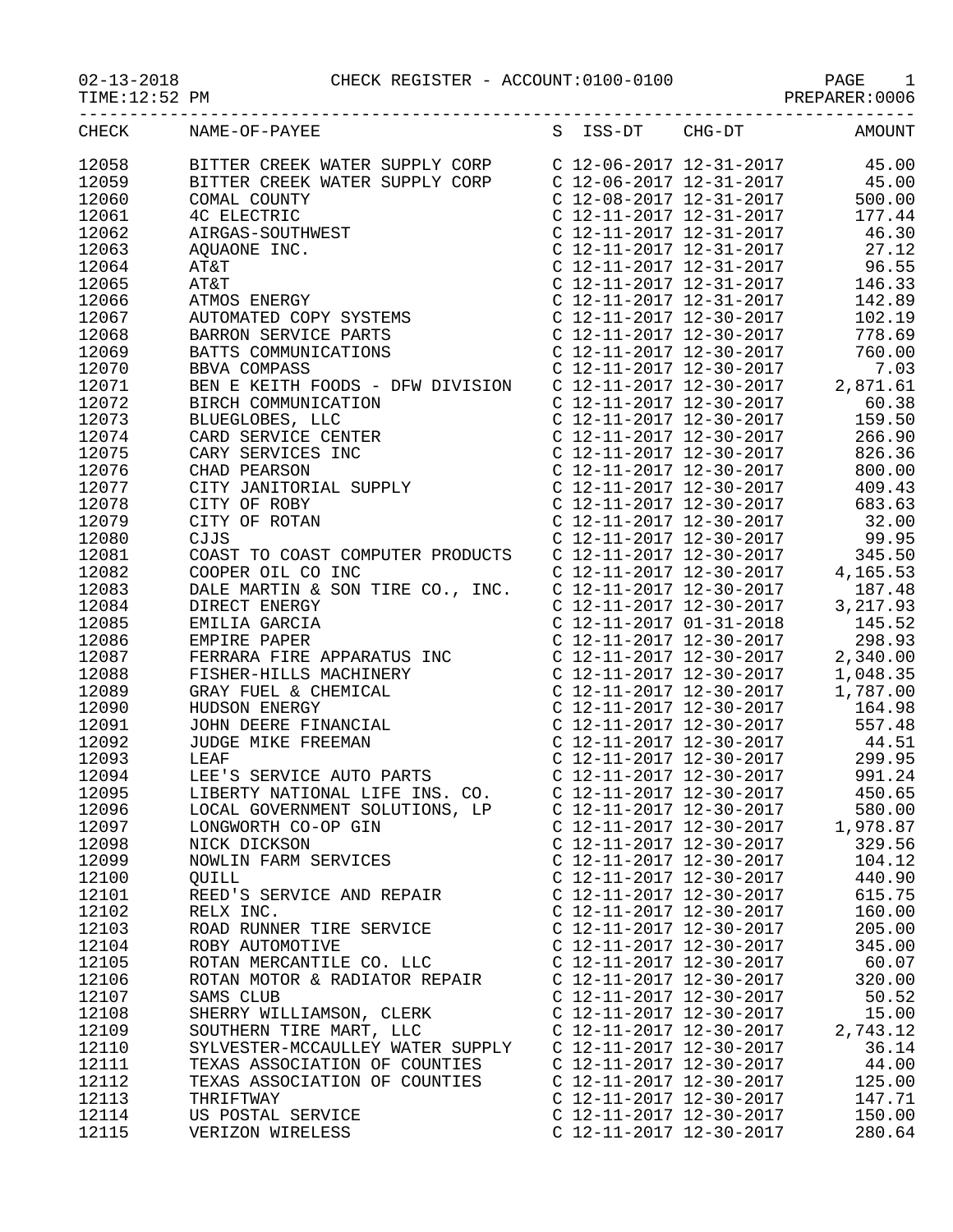## 02-13-2018 CHECK REGISTER - ACCOUNT:0100-0100 PAGE 2

| TIME:12:52 PM |                                                                                                                                                                                                                                                                                                                                                                                                                                                                   |  |                           |           |
|---------------|-------------------------------------------------------------------------------------------------------------------------------------------------------------------------------------------------------------------------------------------------------------------------------------------------------------------------------------------------------------------------------------------------------------------------------------------------------------------|--|---------------------------|-----------|
| CHECK         | $\begin{tabular}{l c c c c} \multicolumn{1}{l}{\textbf{NAME}-OP-PAYBE} & \multicolumn{1}{l}{\textbf{S}} & \multicolumn{1}{l}{\textbf{S}} & \multicolumn{1}{l}{\textbf{S}} & \multicolumn{1}{l}{\textbf{S}} & \multicolumn{1}{l}{\textbf{S}} & \multicolumn{1}{l}{\textbf{S}} & \multicolumn{1}{l}{\textbf{S}} & \multicolumn{1}{l}{\textbf{S}} & \multicolumn{1}{l}{\textbf{S}} & \multicolumn{1}{l}{\textbf{S}} & \multicolumn{1}{l}{\textbf{S}} & \multicolumn$ |  |                           |           |
| 12116         |                                                                                                                                                                                                                                                                                                                                                                                                                                                                   |  |                           |           |
| 12117         |                                                                                                                                                                                                                                                                                                                                                                                                                                                                   |  |                           |           |
| 12118         |                                                                                                                                                                                                                                                                                                                                                                                                                                                                   |  |                           |           |
| 12119         |                                                                                                                                                                                                                                                                                                                                                                                                                                                                   |  |                           |           |
| 12120         |                                                                                                                                                                                                                                                                                                                                                                                                                                                                   |  |                           |           |
| 12121         |                                                                                                                                                                                                                                                                                                                                                                                                                                                                   |  |                           |           |
| 12122         |                                                                                                                                                                                                                                                                                                                                                                                                                                                                   |  |                           |           |
| 12123         |                                                                                                                                                                                                                                                                                                                                                                                                                                                                   |  |                           |           |
| 12124         |                                                                                                                                                                                                                                                                                                                                                                                                                                                                   |  |                           |           |
| 12125         |                                                                                                                                                                                                                                                                                                                                                                                                                                                                   |  |                           |           |
| 12126         |                                                                                                                                                                                                                                                                                                                                                                                                                                                                   |  |                           |           |
| 12127         |                                                                                                                                                                                                                                                                                                                                                                                                                                                                   |  |                           |           |
| 12128         |                                                                                                                                                                                                                                                                                                                                                                                                                                                                   |  |                           |           |
| 12129         |                                                                                                                                                                                                                                                                                                                                                                                                                                                                   |  |                           |           |
| 12130         |                                                                                                                                                                                                                                                                                                                                                                                                                                                                   |  |                           |           |
| 12131         |                                                                                                                                                                                                                                                                                                                                                                                                                                                                   |  |                           |           |
| 12132         |                                                                                                                                                                                                                                                                                                                                                                                                                                                                   |  |                           |           |
| 12133         |                                                                                                                                                                                                                                                                                                                                                                                                                                                                   |  |                           |           |
| 12134         |                                                                                                                                                                                                                                                                                                                                                                                                                                                                   |  |                           |           |
| 12135         |                                                                                                                                                                                                                                                                                                                                                                                                                                                                   |  |                           |           |
| 12136         |                                                                                                                                                                                                                                                                                                                                                                                                                                                                   |  |                           |           |
| 12137         |                                                                                                                                                                                                                                                                                                                                                                                                                                                                   |  |                           |           |
| 12138         |                                                                                                                                                                                                                                                                                                                                                                                                                                                                   |  |                           |           |
| 12139         |                                                                                                                                                                                                                                                                                                                                                                                                                                                                   |  |                           |           |
| 12140         |                                                                                                                                                                                                                                                                                                                                                                                                                                                                   |  |                           |           |
| 12141         |                                                                                                                                                                                                                                                                                                                                                                                                                                                                   |  |                           |           |
| 12142         |                                                                                                                                                                                                                                                                                                                                                                                                                                                                   |  |                           |           |
| 12143         | COOPER OIL CO INC<br>DE LAGE LANDEN<br>DE LAGE LANDEN<br>DMI WEALTH MANAGEMENT & INSURANCE S C 12-27-2017 01-31-2018<br>PICUER COUNTY APPRILIAIL PICTORS                                                                                                                                                                                                                                                                                                          |  |                           |           |
| 12144         |                                                                                                                                                                                                                                                                                                                                                                                                                                                                   |  |                           |           |
| 12145         |                                                                                                                                                                                                                                                                                                                                                                                                                                                                   |  |                           | 100.00    |
| 12146         |                                                                                                                                                                                                                                                                                                                                                                                                                                                                   |  |                           |           |
| 12147         | FISHER, MITCHELL & NOLAN COUNTIES  C 12-27-2017 01-31-2018  6,021.75                                                                                                                                                                                                                                                                                                                                                                                              |  |                           |           |
| 12148         | HBC-CENTRAL<br>HBC-CENTRAL<br>ERDUE, BRANDON, FIELDER, COLLINS & C 12-27-2017 01-31-2018<br>PERDUE, BRANDON, FIELDER, COLLINS & C 12-27-2017 01-31-2018<br>C 12-27-2017 01-31-2018<br>C 12-27-2017 01-31-2018<br>C 12-27-2017 01-31-2018<br>                                                                                                                                                                                                                      |  |                           |           |
| 12149         |                                                                                                                                                                                                                                                                                                                                                                                                                                                                   |  |                           |           |
| 12150         |                                                                                                                                                                                                                                                                                                                                                                                                                                                                   |  |                           |           |
| 12151         |                                                                                                                                                                                                                                                                                                                                                                                                                                                                   |  |                           |           |
| 12152         | QUILL<br>ROAD RUNNER TIRE SERVICE                                                                                                                                                                                                                                                                                                                                                                                                                                 |  |                           |           |
| 12153         | ROBY AUTOMOTIVE                                                                                                                                                                                                                                                                                                                                                                                                                                                   |  | $C$ 12-27-2017 01-31-2018 | 562.00    |
| 12154         | SHERRY WILLIAMSON, CLERK                                                                                                                                                                                                                                                                                                                                                                                                                                          |  | I 12-27-2017 12-27-2017   | 10.00     |
| 12155         | SUPERIOR VISION OF TEXAS                                                                                                                                                                                                                                                                                                                                                                                                                                          |  | $C$ 12-27-2017 01-31-2018 | 22.36     |
| 12156         | TEXAS ASSOCIATION OF COUNTIES                                                                                                                                                                                                                                                                                                                                                                                                                                     |  | $C$ 12-27-2017 01-31-2018 | 24,732.54 |
| 12157         | TEXAS ASSOCIATION OF COUNTIES                                                                                                                                                                                                                                                                                                                                                                                                                                     |  | $C$ 12-27-2017 01-31-2018 | 33,176.00 |
| 12158         | VERIZON WIRELESS                                                                                                                                                                                                                                                                                                                                                                                                                                                  |  | $C$ 12-27-2017 01-31-2018 | 152.21    |
| 12159         | WEATHERSBEE-RAY FUNERAL HOME                                                                                                                                                                                                                                                                                                                                                                                                                                      |  | C 12-27-2017 12-31-2017   | 1,000.00  |
| 12160         | WESTAIR-PRAXAIR DIST. INC                                                                                                                                                                                                                                                                                                                                                                                                                                         |  | $C$ 12-27-2017 01-31-2018 | 114.00    |
| 12161         | YELLOWHOUSE MACHINERY CO                                                                                                                                                                                                                                                                                                                                                                                                                                          |  | V 12-27-2017 12-27-2017   | 357.59    |